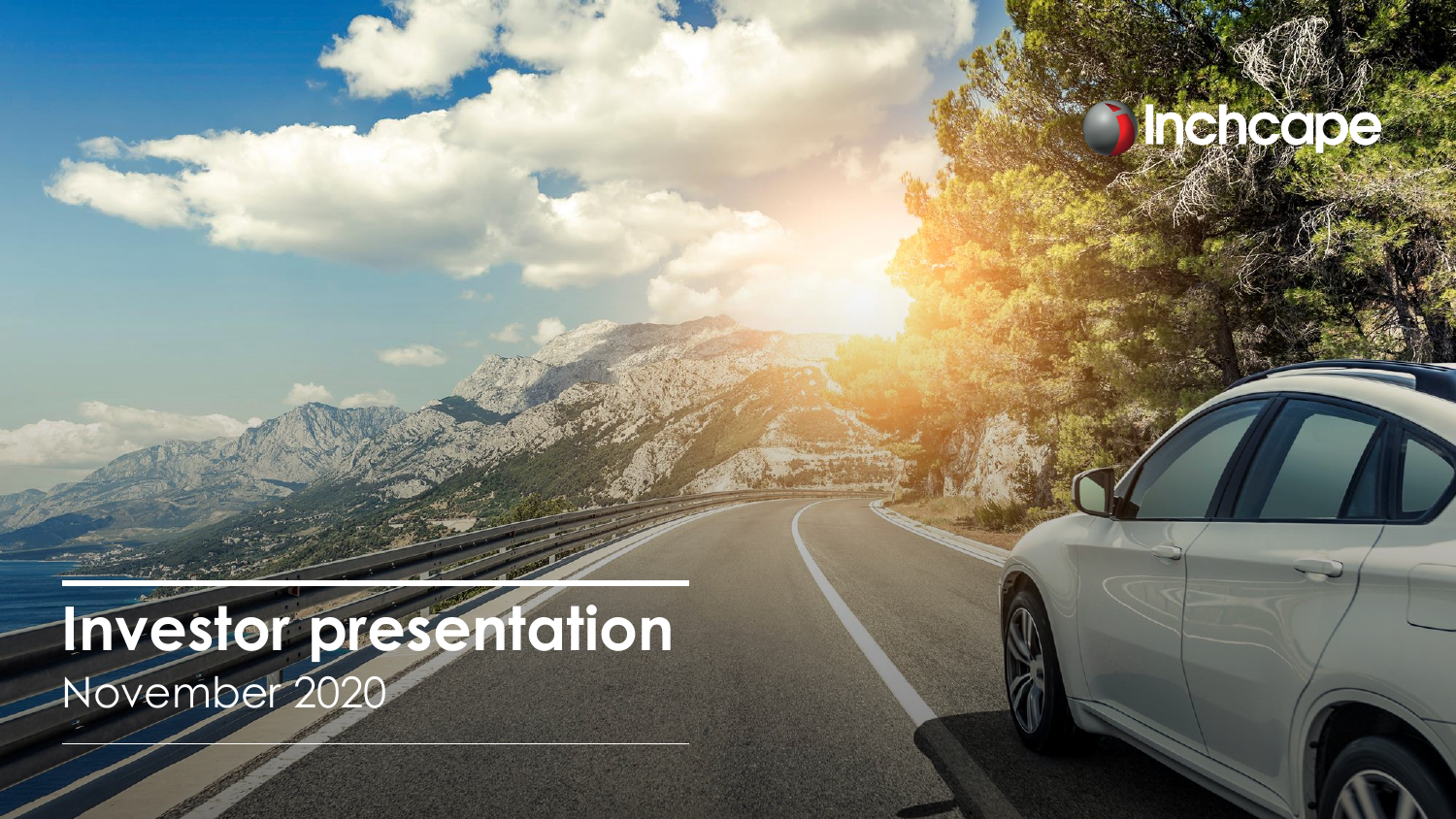### **Inchcape: Group overview**

#### **Who we are**

• Largest independent global automotive distributor and retailer

o Distribution accounts for >90% of Group profits

• Long-term relationships with strong OEM brands

• Operating in 34 markets; focused on high-growth markets

• Highly cash generative with a disciplined capital allocation policy

- Strong track record of through-cycle resilience
	- o Encouraging bounce-back in Q3 2020

#### **2019 financial highlights**

| £9.4bn           | £326m                                                                 |
|------------------|-----------------------------------------------------------------------|
| Revenue          | PBT <sup>1</sup>                                                      |
| 59.9p            | 22%                                                                   |
| EPS <sup>1</sup> | ROCE                                                                  |
| £213m            | £103m                                                                 |
| <b>FCF</b>       | Net cash <sup>2</sup>                                                 |
|                  | 1) Pre exceptional items; 2) excluding lease liabilities (i.e. IAS17) |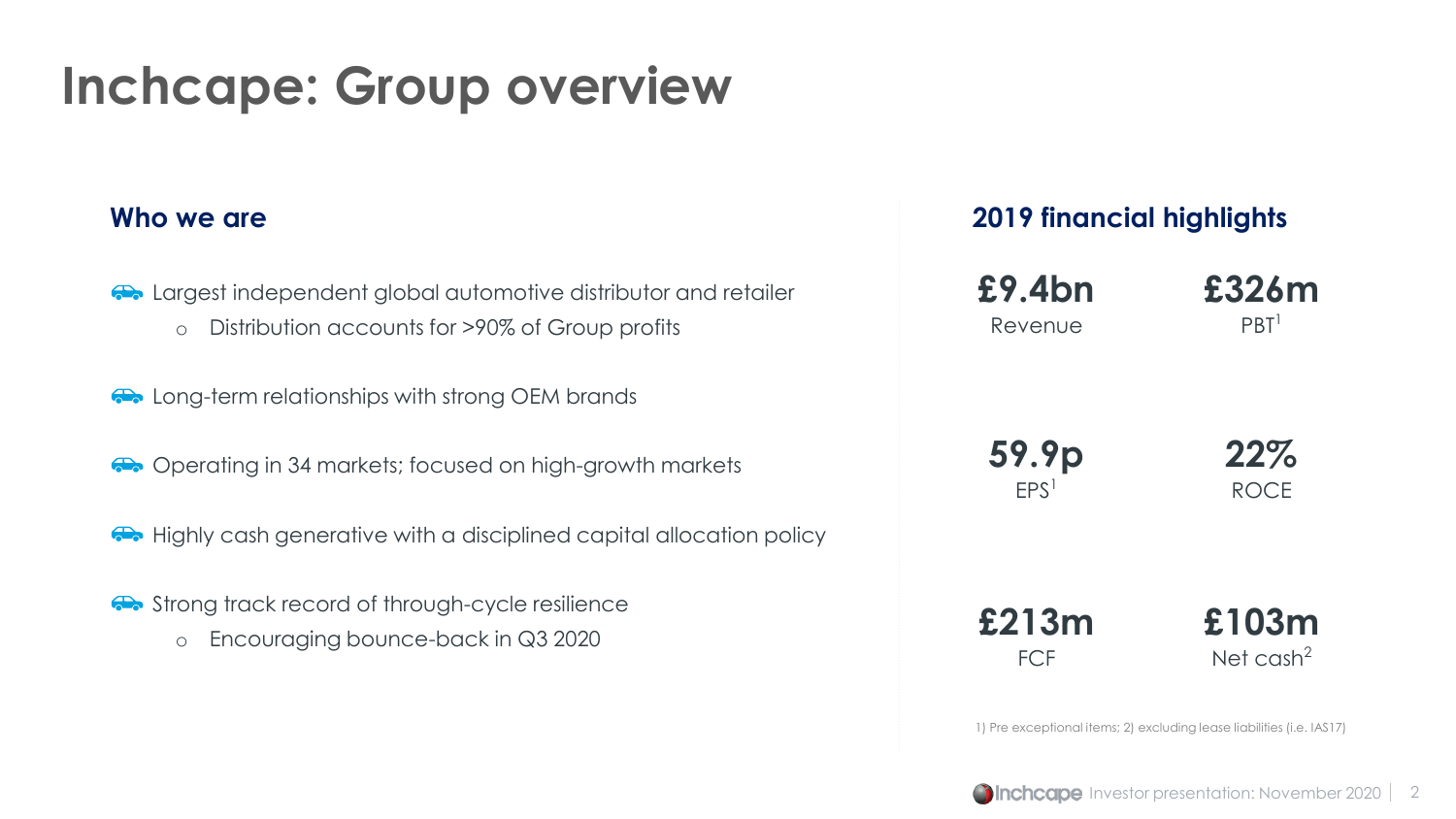## **Inchcape: key characteristics**

**UK & Europe** Belgium **Greece** 

**Baltics** 

Romania, Bulgaria

UK, Russia, Poland

#### **Global presence: 34 markets, with an EM focus**

**Key**: Distribution Retail

#### **APAC**

Australia Hong Kong Singapore Brunei, Guam, Saipan

#### **Americas & Africa**

Chile, Peru Colombia, Ecuador, Uruguay Costa Rica, Panama Ethiopia, Kenya

#### **Long-term OEM partnerships & strong brand portfolio**

**Number of years of partnership**



#### **Distribution driven business**



#### **Aftersales a stabilizer**

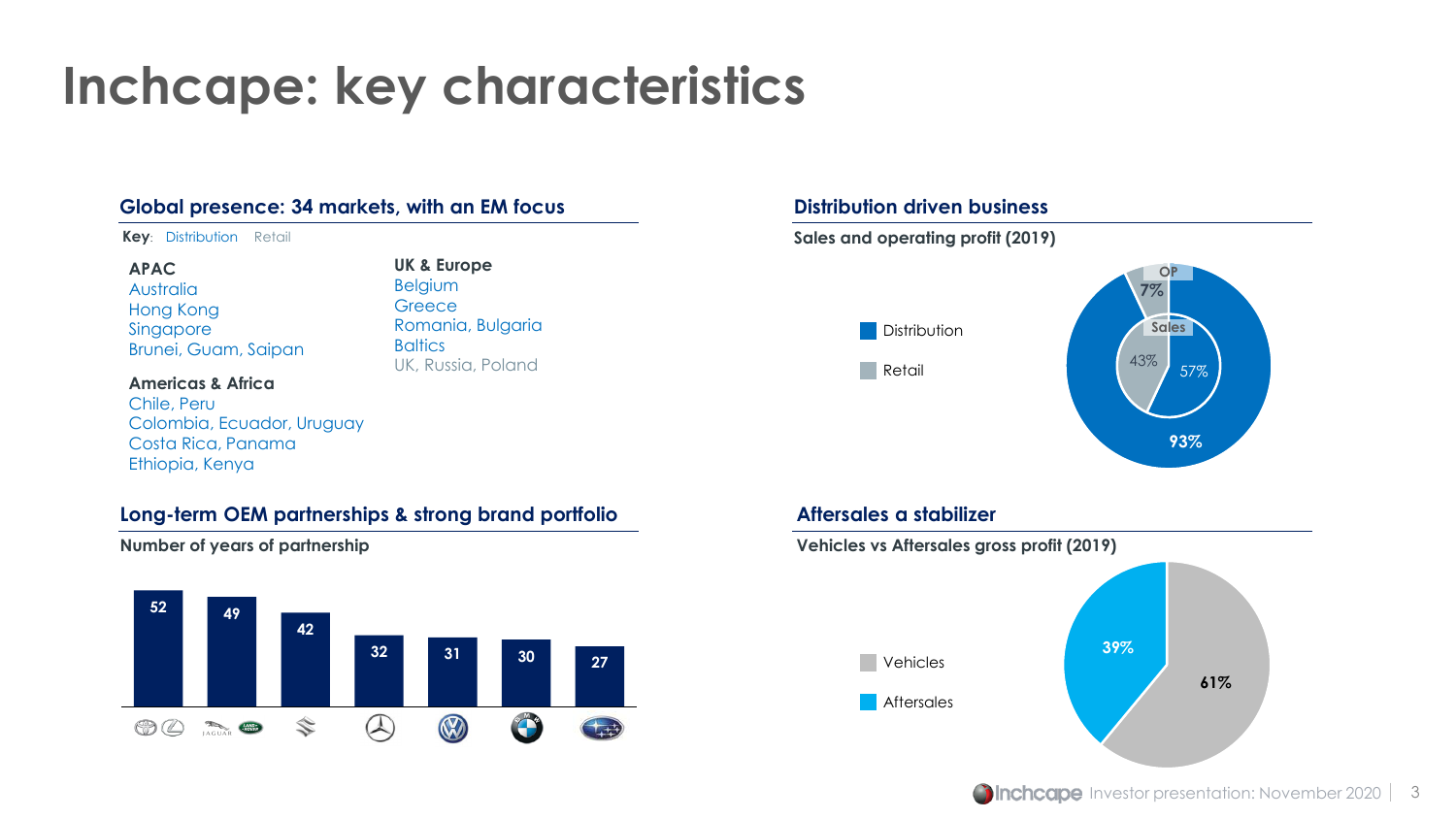## **Distribution business model**

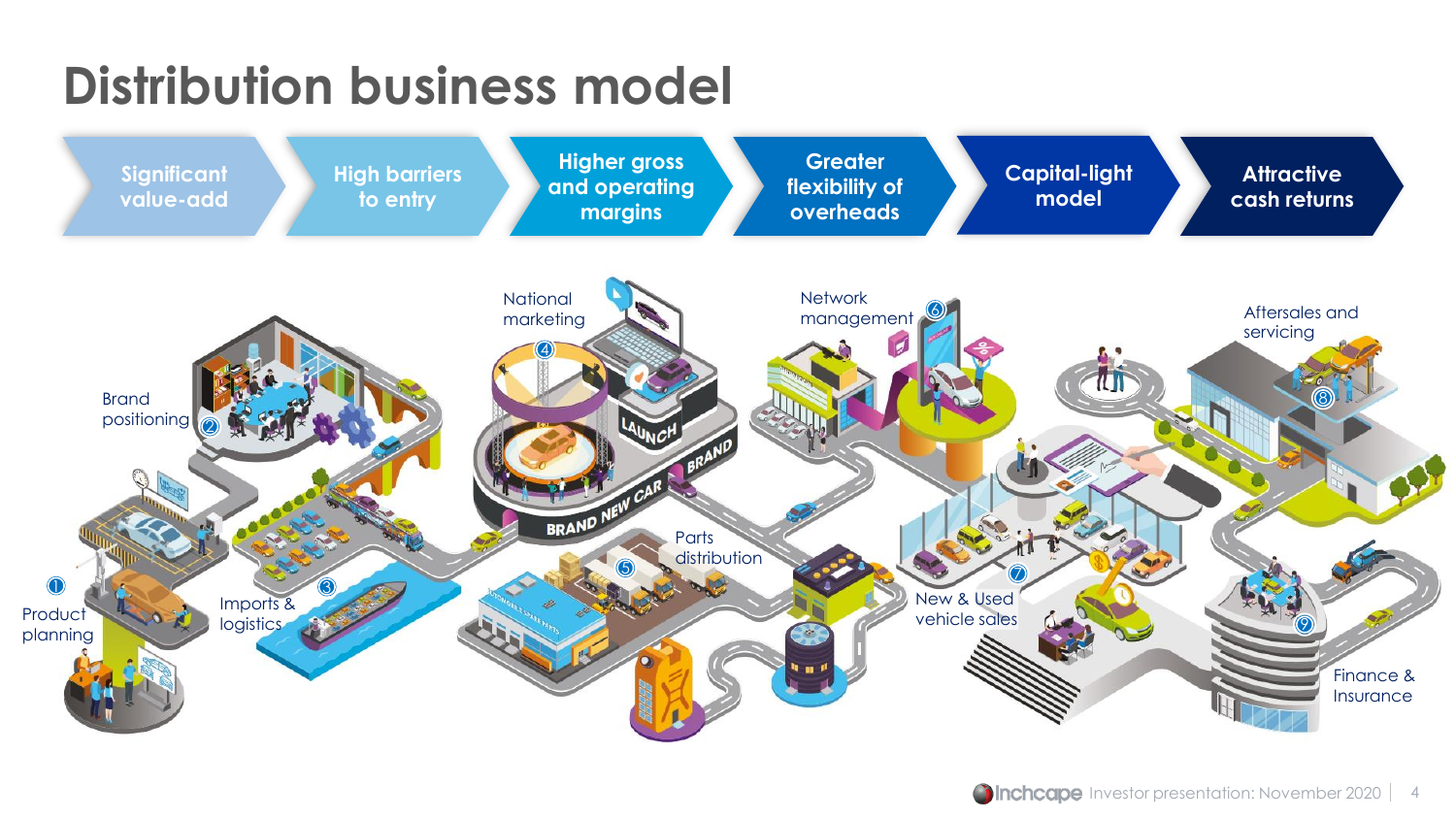# **Retail business model**

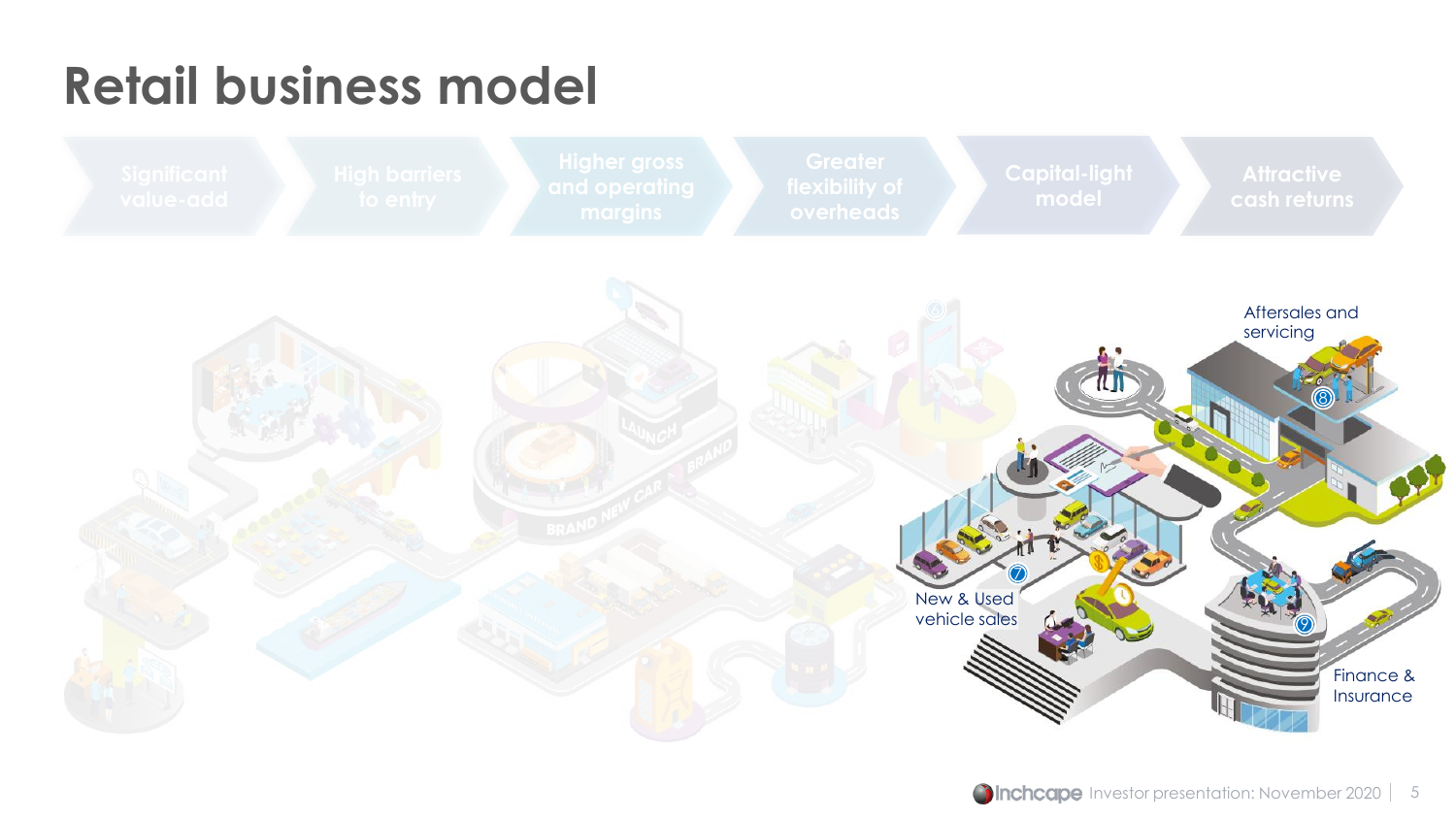## **A highly cash-generative business**

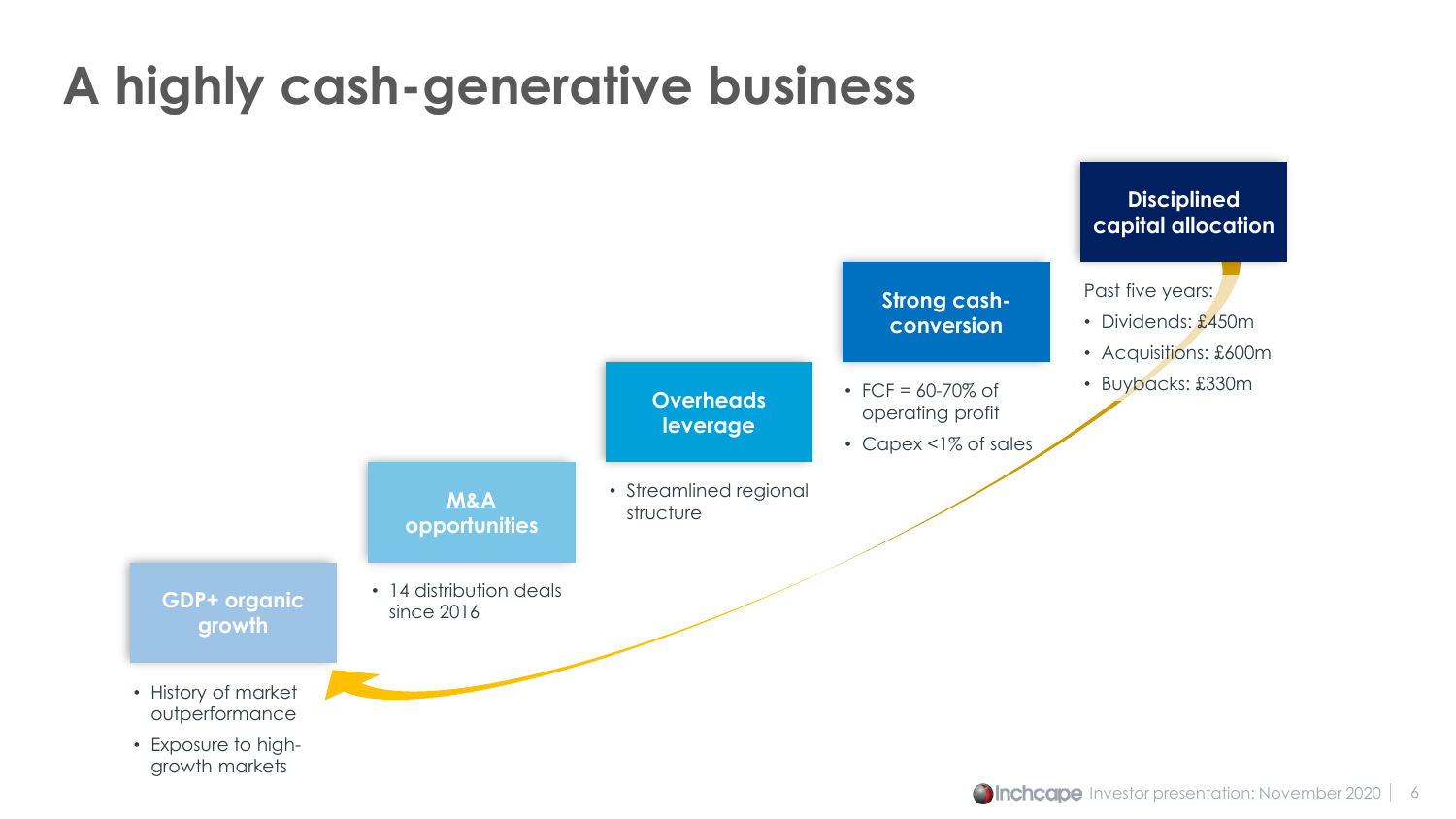# **Delivering a resilient through-cycle performance**



#### **Revenue (£bn) Operating Profit (£m)**





• Consistently delivered double-digit ROCE



• Through-cycle FCF conversion of ~60%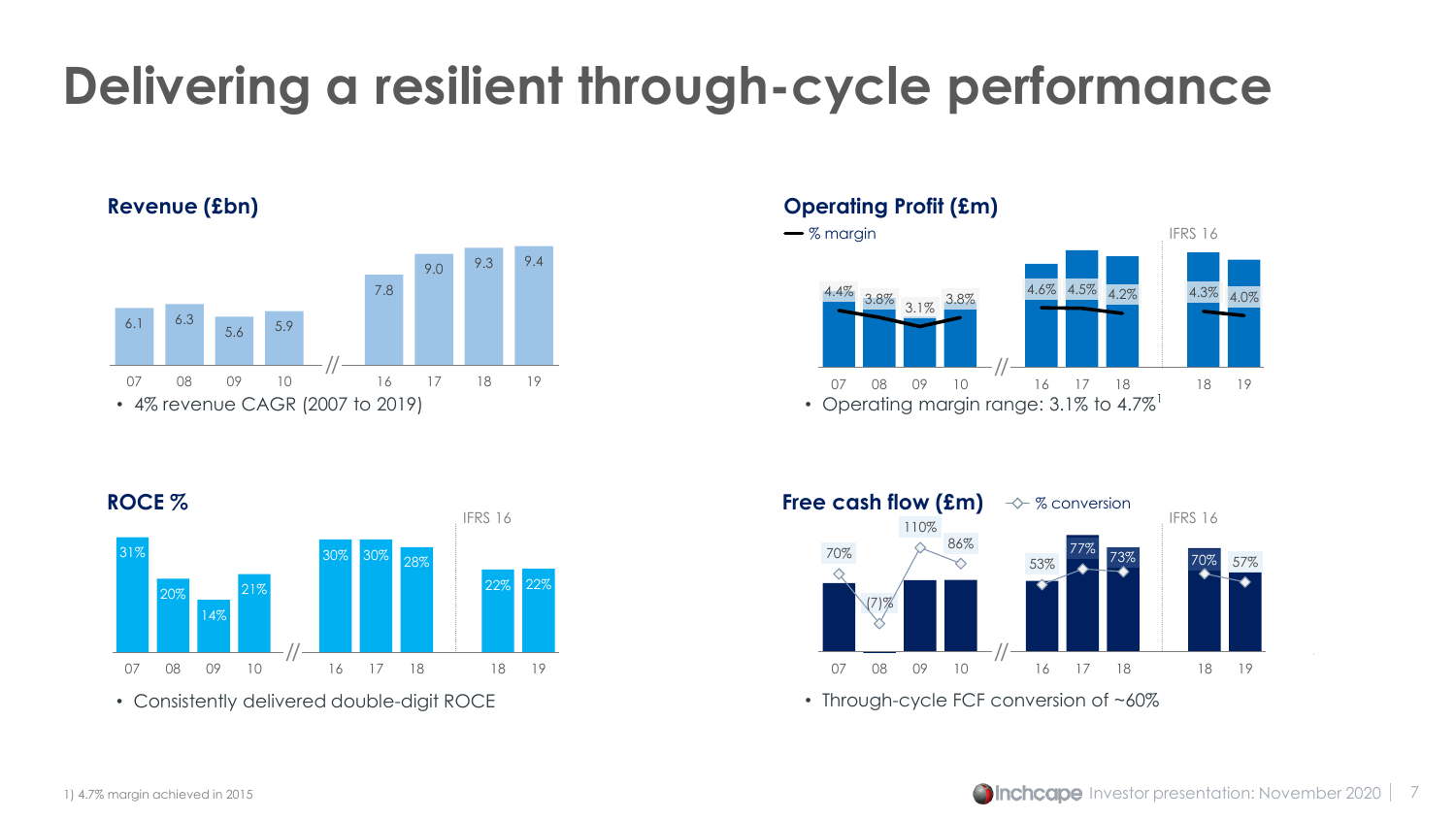# **Quarterly trend: encouraging bounce-back**

**Organic revenue growth (yoy%)**

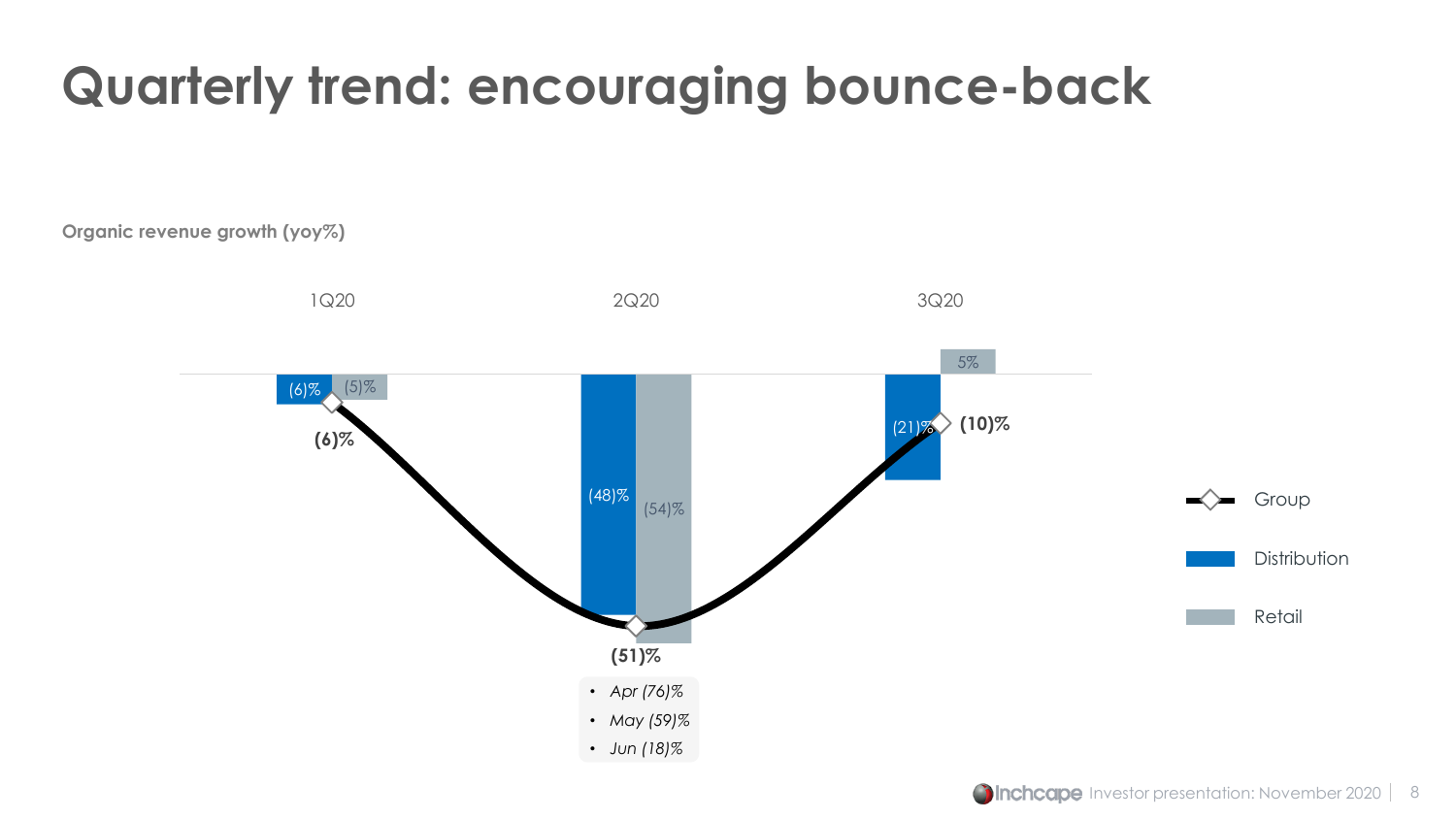# **3Q20 performance highlights**

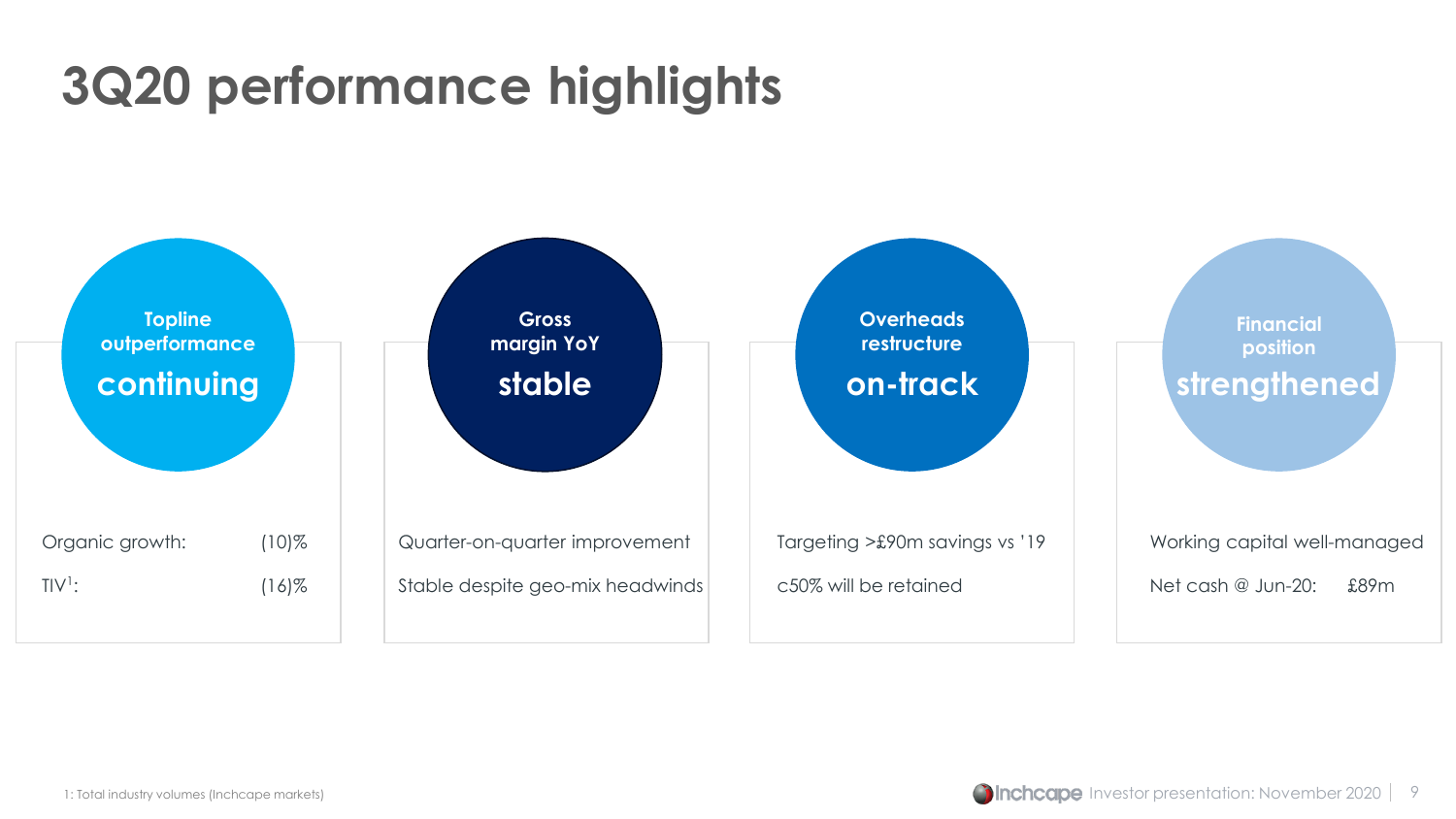#### **Prepared for the future**

#### **Near-term Strategic focus**

- Improved performance in lockdowns
	- o Aftersales continuing
	- o Online selling (click and collect)
- Continued strong financial position
- Becoming leaner and stronger
- Further building our OEM relationships
- Continuing to outperform market volumes
- Targeting M&A opportunities
- Improving use of data and digital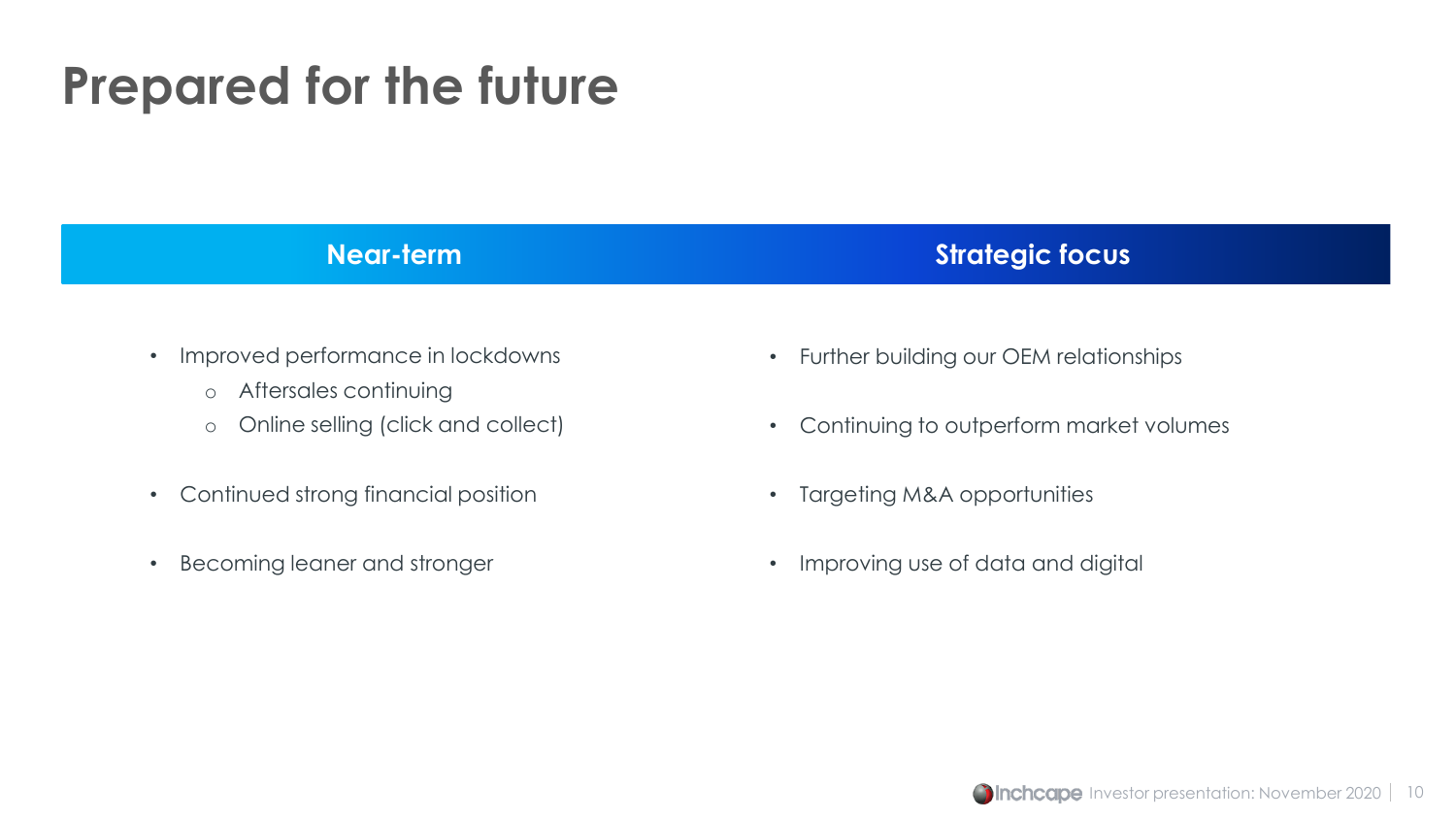## **Capital allocation: maintaining our discipline**